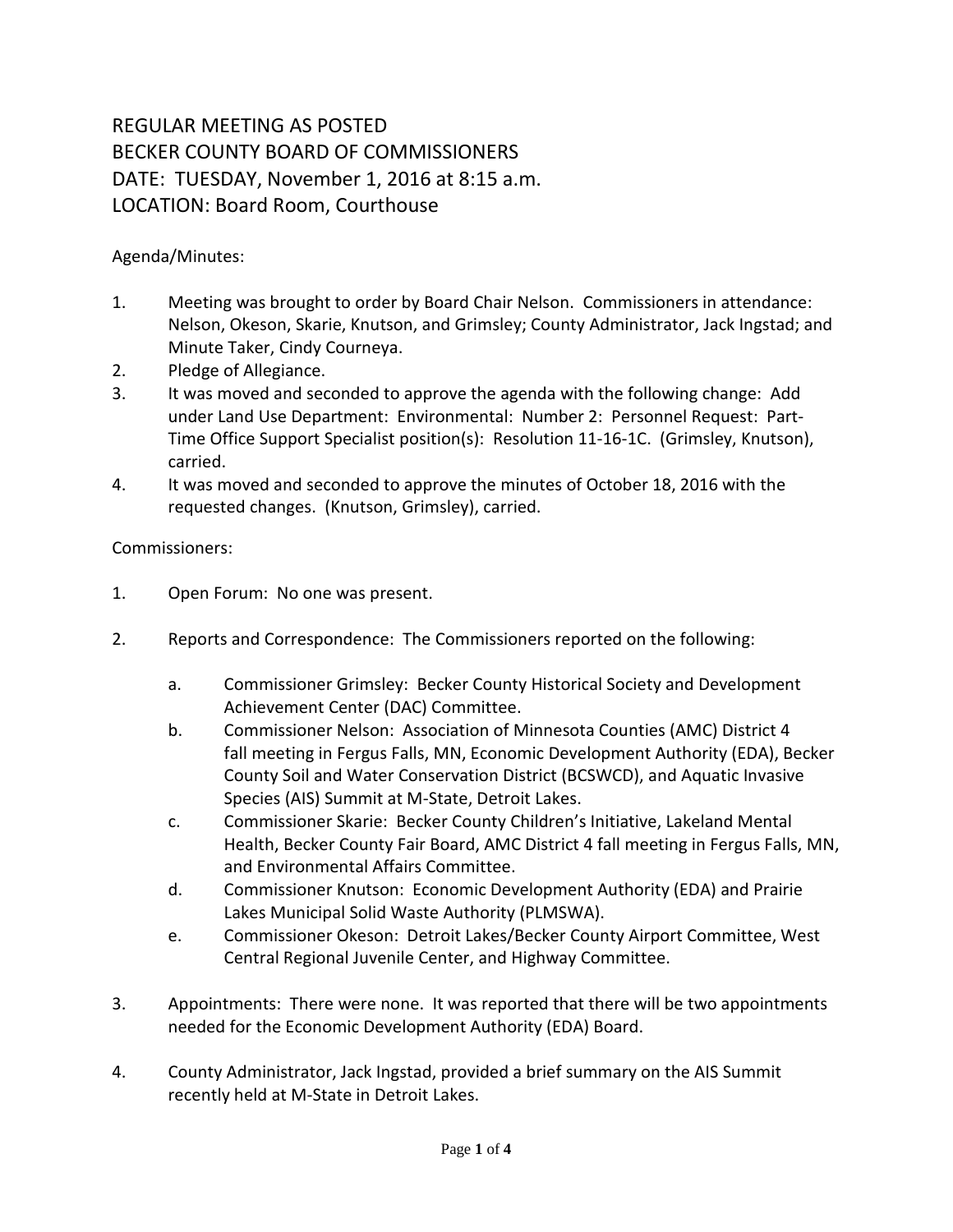- 5. It was noted that the annual Becker County Holiday Tea will be held on Tuesday, December 13, 2016 in the First Floor Board Room of the Courthouse, following the Regular Board of Commissioner's meeting, and provided by the commissioners.
- 6. County Administrator, Jack Ingstad, provided an update on the Jail Project.

It was moved and seconded to allow the County Administrator, Jack Ingstad, and the Jail Committee to negotiate an agreement with both Klein McCarthy Architects and BKV Group, and to return to the Board with the committee's recommendations and for final approval. (Grimsley, Skarie), carried.

7. There was a brief discussion on the Elected Official Salary setting for 2017, with it recommended that the Salary Review Committee meet and then meet with the elected officials individually prior to approving their salaries. The elected officials will be given an opportunity to present their formal salary requests to the Board of Commissioners at the December 13<sup>th</sup>, 2016 Regular Board meeting, with the Salary Review Committee providing their recommendations to the Board.

Finance Committee Minutes: Mary Hendrickson presented:

- 1. It was moved and seconded to approve the Regular Claims, Auditor Warrants, and Over 90-Day Claims, as presented:
	- a. Auditor Warrants (Tuesday Bills):
		- i. 10/19/2016 in the amount of \$ 3,632.81
		- ii.  $10/11/2016$  in the amount of \$5,640,465.89

for a total amount of  $$5,644,098.70$ 

- b. Over 90-Days:
	- i. Larson Companies, in the amount of \$163.49 (balance due after credit)
	- ii. MN Bureau of Criminal Apprehension, in the amount of \$1,305.00 (invoice was misplaced)
	- iii. Office of M.N. I.T. Services, in the amount of \$8,500.00 (bill sent to wrong e-mail address)

(Knutson, Skarie), carried.

2. It was moved and seconded to approve the purchase of waste chutes and belting modifications for the new Transfer Station, as presented, (to repair the chute for waste), and to accept the low quote from Fabwurx, in the amount of \$11,408.00. (Knutson, Skarie), carried. It was noted that the Finance Committee had requested additional quotes, but no quotes were received.

Auditor-Treasurer: Mary Hendrickson presented:

1. Licenses & Permits: There were none.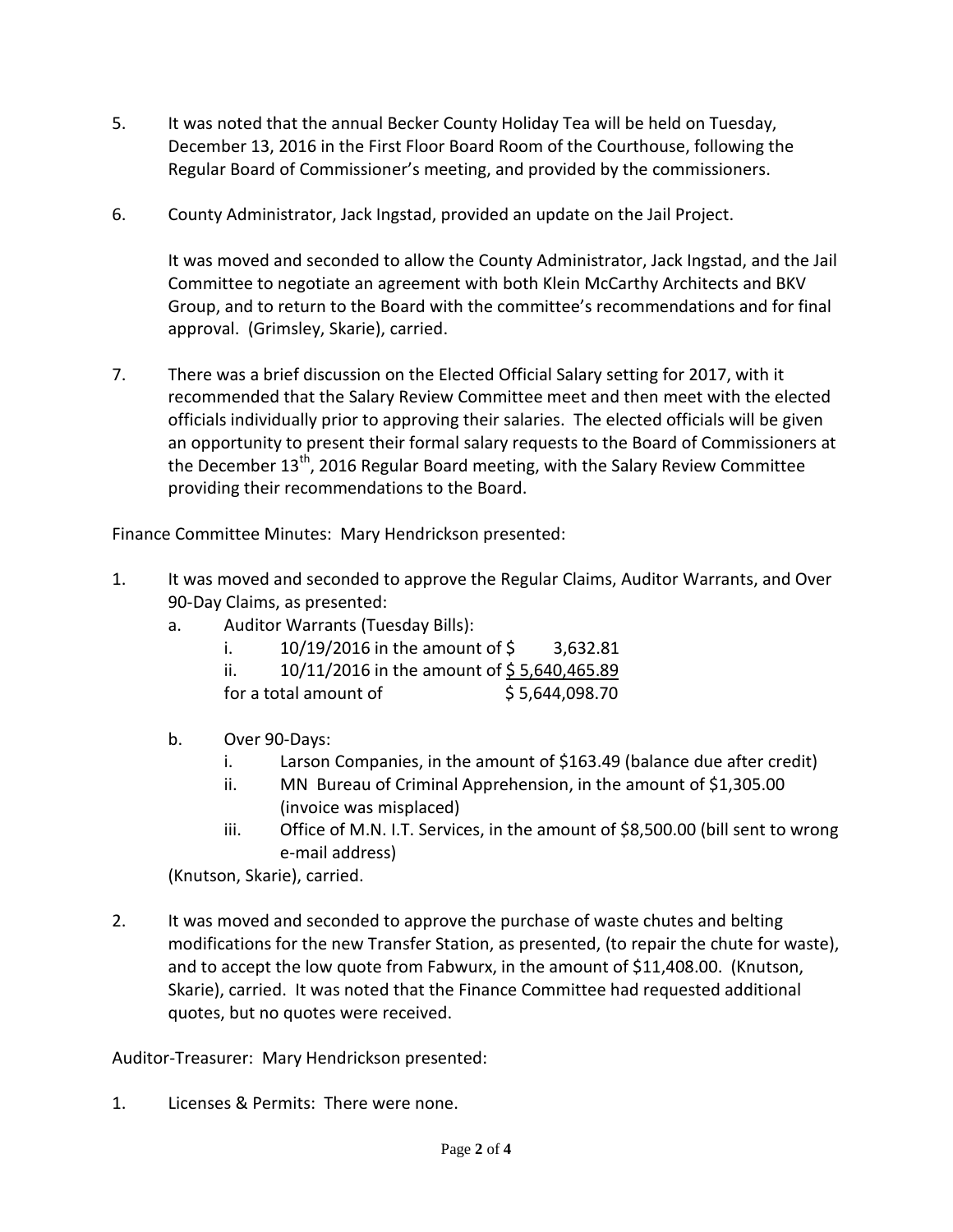- 2. It was moved and seconded to accept the September 2016 Cash Comparison and Investment Summary, as presented. (Skarie, Nelson), carried.
- 3. It was moved and seconded to approve the purchase of one (1) new postage machine and folder for the Courthouse, Courts, and Sheriff's Department, and to accept the low quote from Dakota Mailing, Fargo, ND, as follows: postage machine at \$10,872.09 and folder at \$3,804.05, with the total combined cost at \$14,676.14. (Okeson, Nelson), carried.
- 4. It was moved and seconded to approve Resolution 11-16-1B (Option 2), to advertise and hire one (1) Part-Time Licensing Clerk for the Motor Vehicle Department and to reestablish Motor Vehicle Department office hours to Monday through Friday, 8:00 a.m. to 4:30 p.m., effective December 1, 2016. (Grimsley, Knutson), carried.

Human Services: Denise Warren presented:

- 1. It was moved and seconded to accept the Human Services reports for Adult Services, Child & Family Services, Child Support, Community Health, Financial Services, Mental/Chemical Dependency (MCD), and Transit, as presented. (Skarie, Grimsley), carried.
- 2. It was moved and seconded to approve the Human Services claims for Human Services, Community Health, and Transit, as presented. (Skarie, Okeson), carried.

Land Use Department – Environmental Services: Steve Skoog presented:

1. It was moved and seconded to approve the disposal of the old truck scale at the Transfer Station via public bidding, and if no interest, to then sell as scrap metal. (Skarie, Knutson), carried.

Land Use Department: Personnel Request: Office Support Specialist Position: Steve Skoog and Patty Swenson presented:

1. It was moved and seconded to approve Resolution 11-16-1C, to advertise and hire two (2) Part-Time Office Support Specialist (OSS) positions for the Land Use Department for Planning and Zoning and Environmental Services combined. (Knutson, Grimsley), carried.

Highway: Jim Olson and Jona Jacobson presented:

1. It was moved and seconded to approve Resolution 11-16-1A, to authorize and direct the County Engineer to purchase from State Bid; two (2) 2018 Mack Trucks from Nuss Mack, Roseville, MN, and applicable plow equipment from Towmaster Truck Equipment, Litchfield, MN, at the total combined low quote of \$437,346.00, and as detailed in the